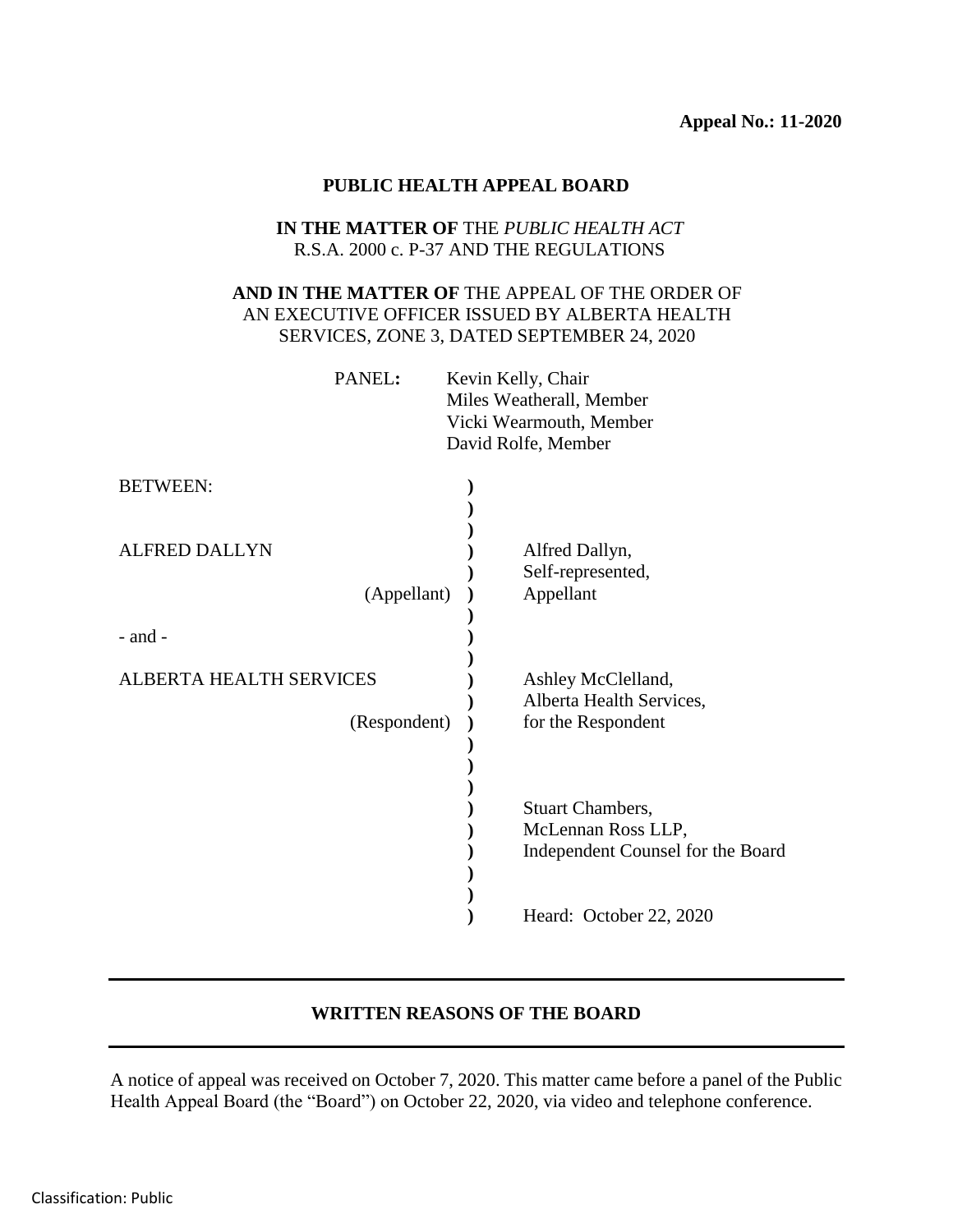# **The Appeal**

[1] This is an appeal (the "Appeal") to reverse an order of an Executive Officer ("EO") dated September 24, 2020 (the "Order").

### **Board Decision**

[2] The Board rendered its decision to confirm the Order on October 22, 2020 following the Board's review of oral submissions of the Appellant and the Respondent on October 22, 2020.

### **Background**

[3] The subject property is a house located at  $730 - 7$  Avenue, Wainwright, Alberta (the "Premises").

[4] AHS Executive Officer Hameister (the "EO") inspected the Premises on September 24, 2020 and noted the following conditions in and about the Premises which are or may become injurious or dangerous to the public health or which might hinder in any manner the prevention or suppression of disease:

- a. the house and property have grossly unsanitary conditions, including an accumulation of garbage, filth, and human excrement;
- b. the Premises lacks any functional smoke alarms, and the accumulation of household items and garbage creates a fire hazard;
- c. the Premises is not supplied with running water for consumption or sanitary purposes;
- d. the sewer system is backed up and the toilet is not functional, resulting in the occupants defecating outside in the yard.

[5] The EO's inspection disclosed the following breaches of the *Public Health Act*, RSA 2000, c P-37 and the *Housing Regulation*, Alta Reg 173/1999 and the *Minimum Housing and Health Standards* in and about the Premises:

- a. The property is in an unsanitary condition including an accumulation of garbage, filth, and human excrement contrary to section 16 of the *Minimum Housing and Health Standards*.
- b. Functional smoke alarms are not present in the house, contrary to section 12(a) of the *Minimum Housing and Health Standards*.
- c. The Premises is not supplied with running water, contrary to section  $3(1)(b)(iii)$  of the *Housing Regulation*.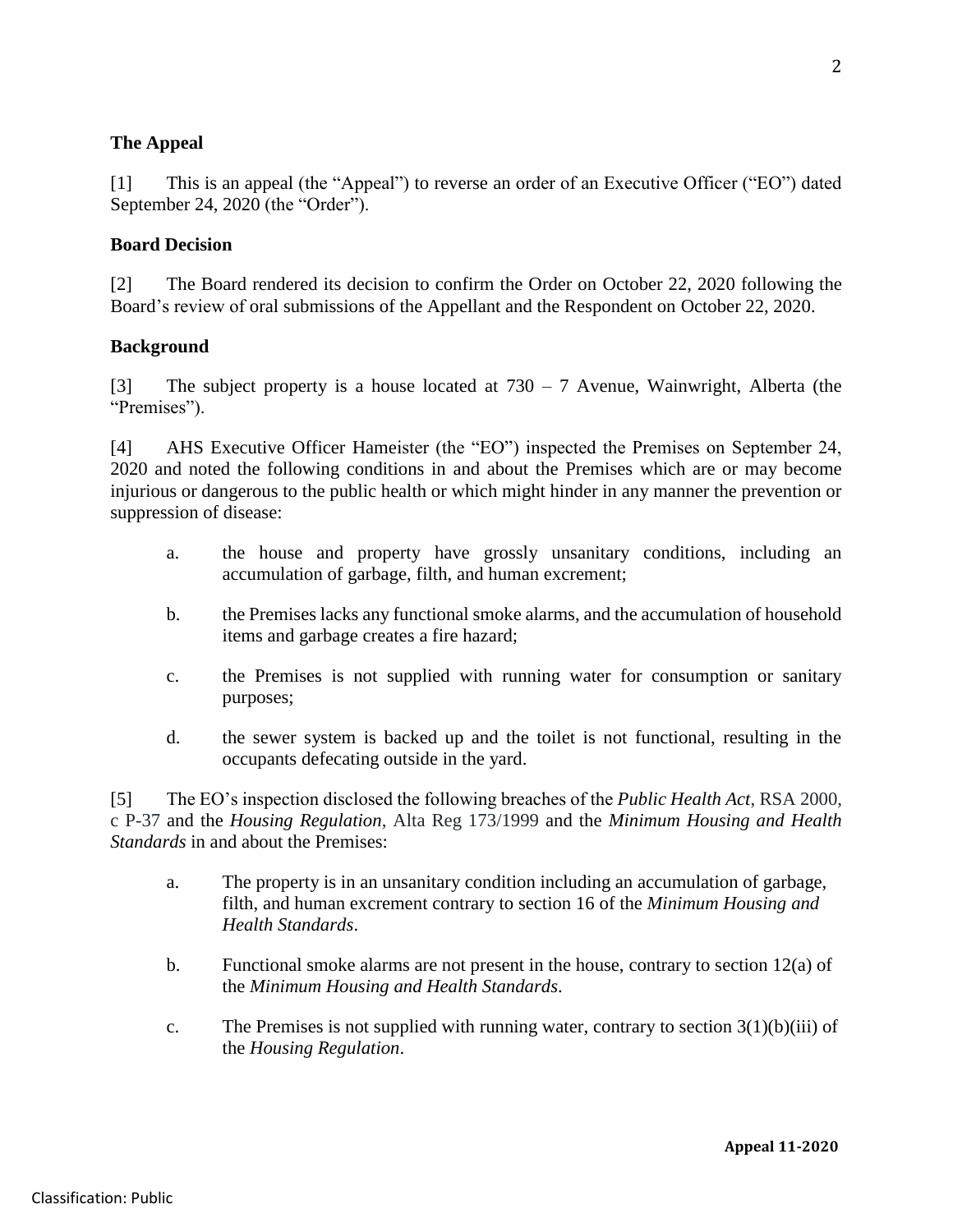- d. The sewer system is backed up and the toilet is not functional, contrary to section 6(c) of the *Minimum Housing and Health Standards*.
- e. The house is poorly maintained and the floor, wall and ceiling surfaces are in disrepair, contrary to section 3 of the *Housing Regulation*.

[6] After inspecting the Premises and setting out the above breaches of the Act and Regulations, the EO declared the Premises unfit for human habitation.

[7] The Order was issued pursuant to the *Public Health Act* (the "Act"), the *Housing Regulation*, Alta Reg 173/1999 and the *Minimum Housing and Health Standards*, and listed the above contraventions of the Act and Regulations as they pertained to the condition of the Premises. The EO ordered and directed that:

- 1. the occupants vacate the Premises on or before October 8, 2020.
- 2. the owner, Robert DeWinter must complete the following work in and about the Premises:
	- a. ensure the house and property are maintained in a clean and sanitary condition.
	- b. install functional smoke alarms in the common area near the bedrooms.
	- c. supply the house with hot and cold running water that is safe for human consumption, and provide recent satisfactory bacteriological and chemical lab results to demonstrate this.
	- d. repair the sewer system so that it functions properly, and provide a report from a qualified private septic installer to demonstrate this.
	- e. repair or replace damaged floor, wall, and ceiling surfaces.
- 3. The Premises shall remain vacant and secure from unauthorized entry until the work referred to above is completed to the satisfaction of an EO of Alberta Health Services ("AHS").

[8] After the Order was issued, the Town of Wainwright Bylaws Department boarded up the Premises to prevent unauthorized access to it.

[9] The Board issued a preliminary decision on October 22, 2020 confirming the Order, with written reasons to follow.

# **Timing of Appeal**

[10] Section 5(3) of the Act requires the Appellant to serve the notice of an appeal within 10 days after receiving notice of the decision being appealed.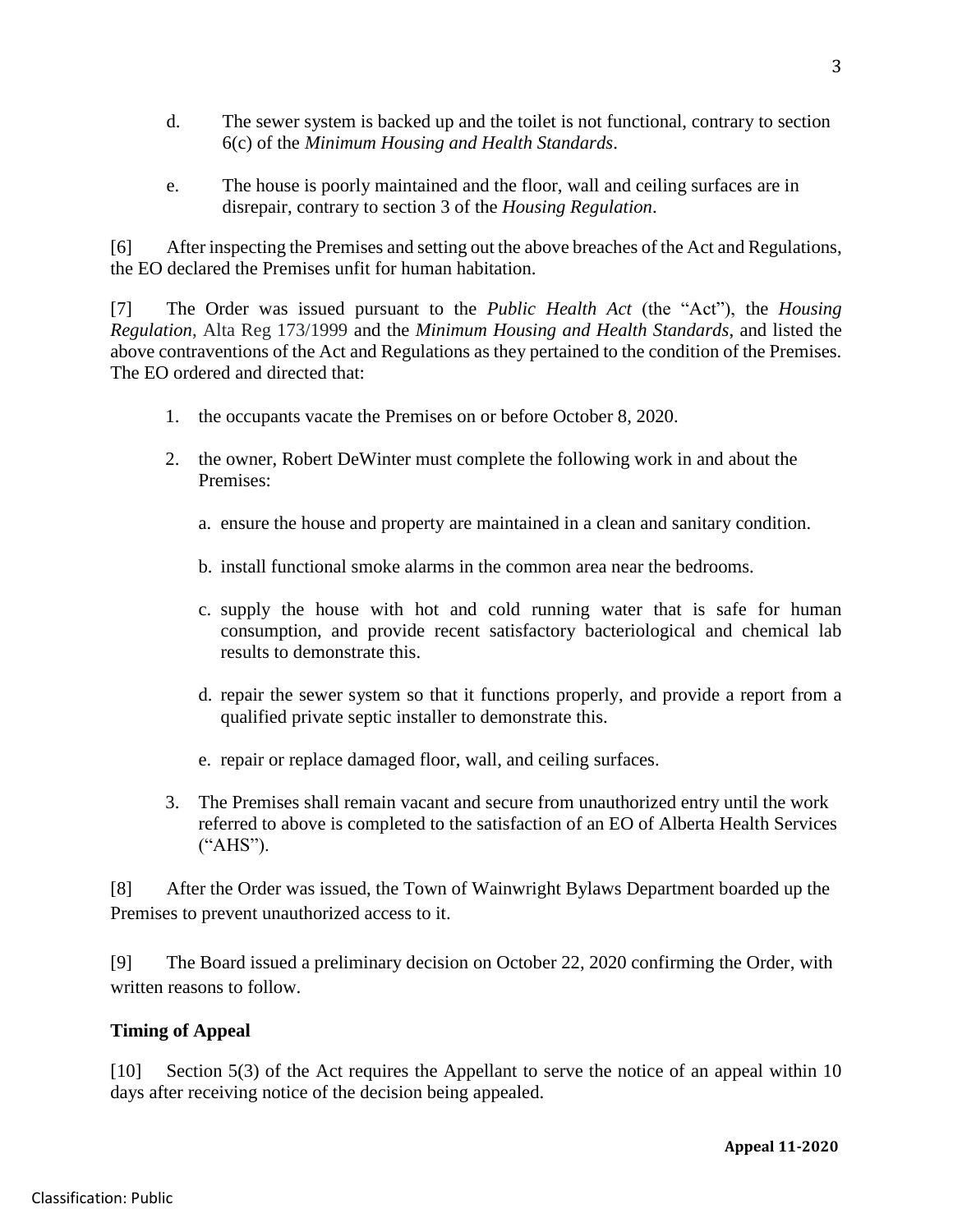[11] The Public Health Appeal Board Secretariat received a Notice of Appeal dated October 7, 2020 (the "Notice of Appeal") on October 7, 2020. The Notice of Appeal was therefore not filed on time. Section 5(3) of the Act gives the Public Health Appeal Board discretion to extend the 10 day period if it finds it appropriate to do so as set out in section 5(9) of the Act.

- [12] When determining if an extension is appropriate, the Board may consider such criteria as:
	- (a) whether the Appellant had a bona fide intention to appeal before the expiration date of the appeal period;
	- (b) whether the Appellant, either expressly or impliedly, informed the respondent of his or her intention to appeal;
	- (c) whether the respondent would be unduly prejudiced by an extension of time;
	- (d) whether there is merit in the appeal in the sense that there is a reasonably arguable ground;
	- (e) whether the Appellant has a valid explanation for the late filing of his or her appeal; and
	- (f) whether it is in the interests of justice that the extension be granted.

[13] The Appellant makes no mention why the Notice of Appeal was provided to the Board outside of the 10 day limitation period. He indicates in the Notice of Appeal that he is broke and picks bottles to survive. Communications between the Public Health Appeal Board Secretariat and the Appellant suggested that the Appellant might have limited access to Wi-Fi and a fax machine. The Board determined that the Appellant might not have possessed the means to fax the Notice of Appeal within the 10 day period.

[14] After considering the Appellant's submissions, including his apparent limited access to Wi-Fi and a fax machine, the Board:

- a. decided it would be in the interests of justice that the extension be granted; and
- b. exercised its discretion under section 5(9) of the Act and extended the 10 day period to file the Notice of Appeal.

### **Grounds of the Appeal**

- [15] In his Notice of Appeal, the Appellant submits the following grounds for appeal:
	- (a) the Premises require repairs; and
	- (b) the Appellant requests more time to relocate.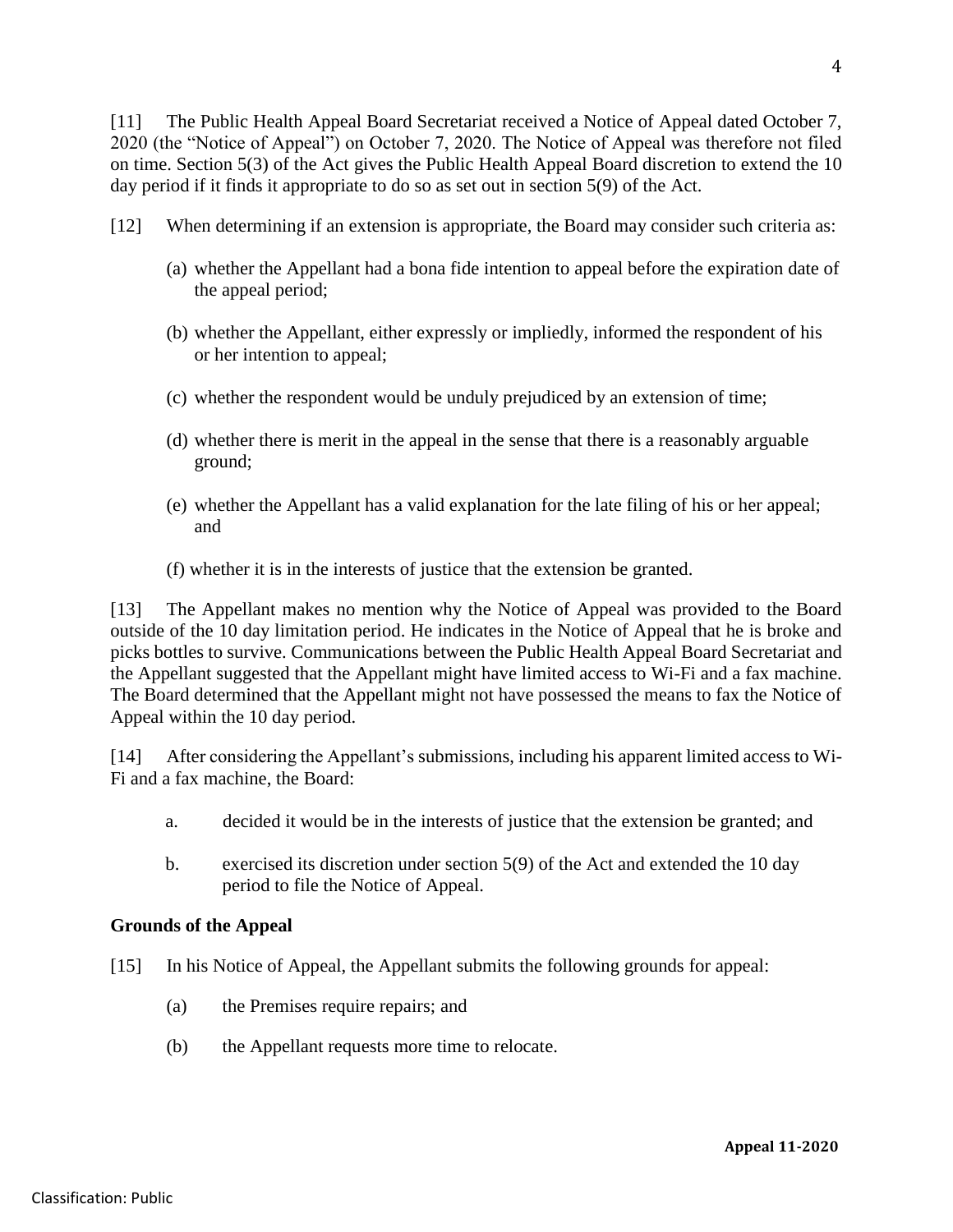### **Legal Issues**

[16] The legal issues on this Appeal for consideration by the Board are as follows:

(a) Issue 1: Should the Order be confirmed, reversed or varied?

#### **Jurisdiction**

[17] There are no objections to the Board's jurisdiction to hear the Appeal.

### **Documents/Exhibits**

[18] Prior to the commencement of the hearing, the following documents were entered as exhibits by agreement of the parties:

- a. **Exhibit 1** the Order dated September 24, 2020;
- b. **Exhibit 2** the Notice of Appeal dated October 7, 2020.

#### **Submissions of the Appellant**

[19] In the Notice of Appeal, the Appellant raised several issues regarding his landlord and his roommate. The Board does not have jurisdiction to hear landlord and tenant disputes and accordingly it will not address these issues in this decision.

[20] The Appellant submitted in the Notice of Appeal that he would haul water to the Premises to cook, clean and do dishes. He does not appear to object to the EO's findings in the Order regarding the condition of the Premises and breaches of the Act and Regulations. He appears to acknowledge that the Premises requires some repairs. He does not know where the owner of the Premises is and he has not had any contact with the owner for over a year. When he moved into the Premises approximately three years ago, it had running water. Now there is no running water or electricity. There is no way anyone could live there in its current condition. He does not intend to move back into the Premises, and he only seeks to gain access to the Premises to remove his personal property contained within those Premises.

#### **Submissions of the Respondent**

[21] AHS submitted that the Appellant raises no challenge to the Order, and the Appellant confirmed he has no concerns with the Order. AHS wants the Order to remain in effect. AHS has a limited ability to assist the Appellant to have reasonable time to remove his personal property from the Premises.

#### **Analysis and Reasons**

[22] The Board reviewed all evidence and arguments submitted by AHS and the Appellant and thanks the Parties for the respectful manner in which they participated in the virtual hearing.

*Should the Order should be confirmed, reversed or varied?*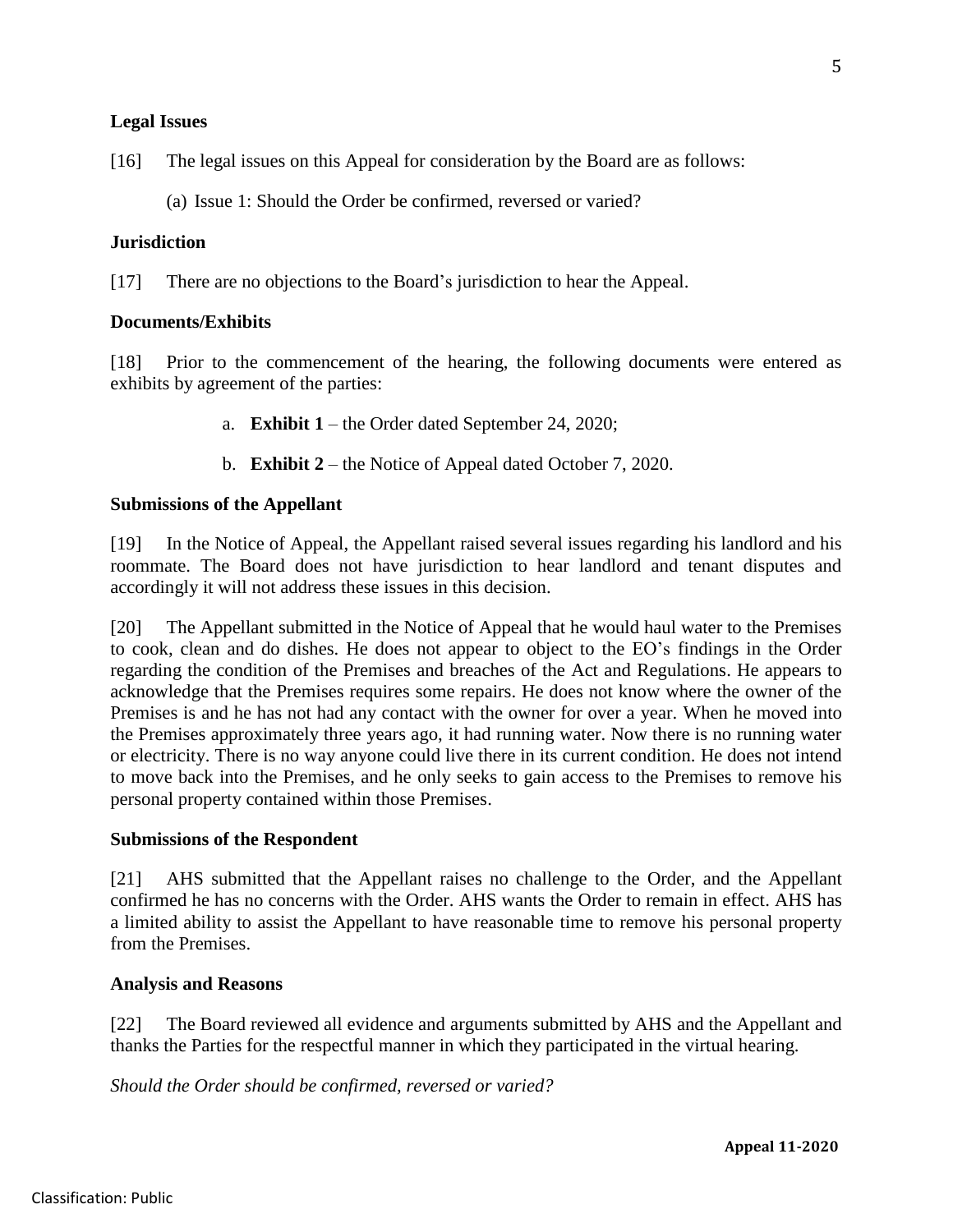[23] The purpose of the *Minimum Housing and Health Standard* is as follows:

"The primary objective of this Minimum Housing and Health Standard is to protect and promote the health and well being of occupants of rental housing premises and of those who may reside in the immediate vicinity of such premises."

[24] The Order identifies several breaches of the *Public Health Act*, the *Housing Regulation*, and the *Minimum Housing and Health Standards*. The Board will now address these breaches.

[25] *The property is in an unsanitary condition including an accumulation of garbage, filth, and human excrement contrary to section 16 of the Minimum Housing and Health Standards*.

Section 16 of the *Minimum Housing and Health Standards* states that "the owner shall ensure that all rooms and other areas used in common by the occupants of the individual dwellings are maintained in a clean and sanitary condition." The EO found the Premises to be in an unsanitary condition, as demonstrated by an accumulation of garbage, filth, and human excrement. The sewer system is backed up and the toilet is not functional, resulting in the occupants defecating in the yard. The Appellant did not dispute this. The Board is satisfied from the evidence presented that the Premises was not maintained in a clean and sanitary condition, contrary to section 16 of the *Minimum Housing and Health Standards*.

[26] *Functional smoke alarms are not present in the house, contrary to section 12(a) of the Minimum Housing and Health Standards.*

Section 12(a) of the *Minimum Housing and Health Standards* provides that "smoke alarms shall be operational and in good repair at all times."

[27] The EO did not find any functional smoke alarms in the house. The Appellant did not provide any evidence to dispute this. The Board is satisfied from the evidence presented that the Premises lacks any functional smoke alarms, and the accumulation of household items and garbage creates a fire hazard, contrary to section 12(a) of the *Minimum Housing and Health Standards*.

[28] *The premises is not supplied with running water, contrary to section 3(1)(b)(iii) of the Housing Regulation.*

Section 3(1)(b)(iii) of the *Housing Regulation* states that

*3(1) Subject to subsection (3) and section 4, an owner shall ensure that*

*(b) the occupants of the housing premises are supplied with adequate (iii) running hot and cold water that is safe for human consumption.*

[29] The EO found the Premises was not supplied with running water for consumption or sanitary purposes. The Appellant did not provide any evidence to dispute this, and he submitted that he would haul water to the Premises to cook, clean and do dishes. He also submitted that the Premises had running water when he first moved into the Premises, and now there is no running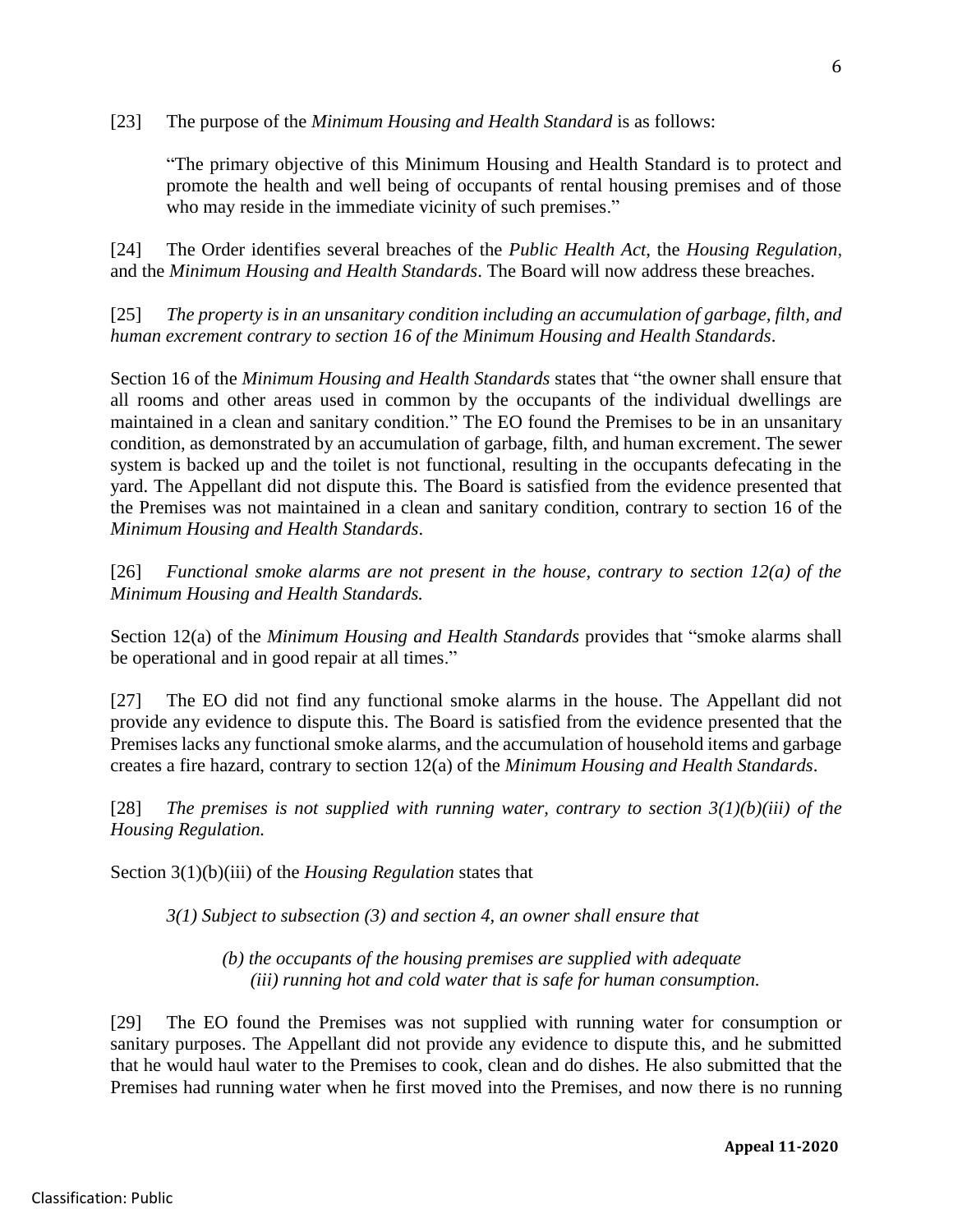water. The Board is satisfied from the evidence presented that the premises is not supplied with running water, contrary to section 3(1)(b)(iii) of the *Housing Regulation*.

[30] *The sewer system is backed up and the toilet is not functional, contrary to section 6(c) of the Minimum Housing and Health Standards.*

Section 6(c) of the *Minimum Housing and Health Standards* provides that "all plumbing fixtures shall be serviceable, free from leaks, trapped and vented to the outside." The EO's inspection disclosed what he described as grossly unsanitary conditions, including an accumulation of human excrement. The backed up sewer system and non-functional toilet resulted in the occupants defecating outside of the house and in the yard. The Appellant did not dispute the EO's assessment of the sewer system and toilet and accumulation of human excrement.

[31] *The house is poorly maintained with the floor, wall and ceiling surfaces in disrepair, contrary to section 3 of the Housing Regulation.* 

Section 3(1)(iii) of the *Housing Regulation* provides that "subject to subsection (3) and section 4, an owner shall ensure that (a) the housing premises are (iii) in good repair." The photographs provided by AHS of the inside of the Premises clearly shows the Premises are in a state of disrepair and is poorly maintained. The Appellant did not provide any evidence to dispute that the house is poorly maintained and in a state of disrepair. The Board is satisfied from the evidence that the Premises are in a state of disrepair and are poorly maintained contrary to section 3 of the *Housing Regulation*.

[32] The Board notes from the Notice of Appeal and the Appellant's submissions that the Appellant does not object to the Order itself, and his main concern is to be able to access the Premises to remove his personal property from within. He appears to acknowledge that the Premises requires some repairs, and he submitted that no one could live in the Premises in its current condition. His submissions support the EO's findings and resulting directions made by the EO in the Order.

### **Findings and Conclusion**

[33] After reviewing the evidence and submissions made by the Parties, the Board makes the following findings:

- (a) the Premises is in an unsanitary condition including an accumulation of garbage, filth, and human excrement contrary to section 16 of the *Minimum Housing and Health Standards*.
- (b) the Premises lacks any functional smoke alarms, and the accumulation of household items and garbage creates a fire hazard, contrary to section 12(a) of the *Minimum Housing and Health Standards*.
- (c) the Premises is not supplied with running water, contrary to section  $3(1)(b)(iii)$  of the *Housing Regulation.*